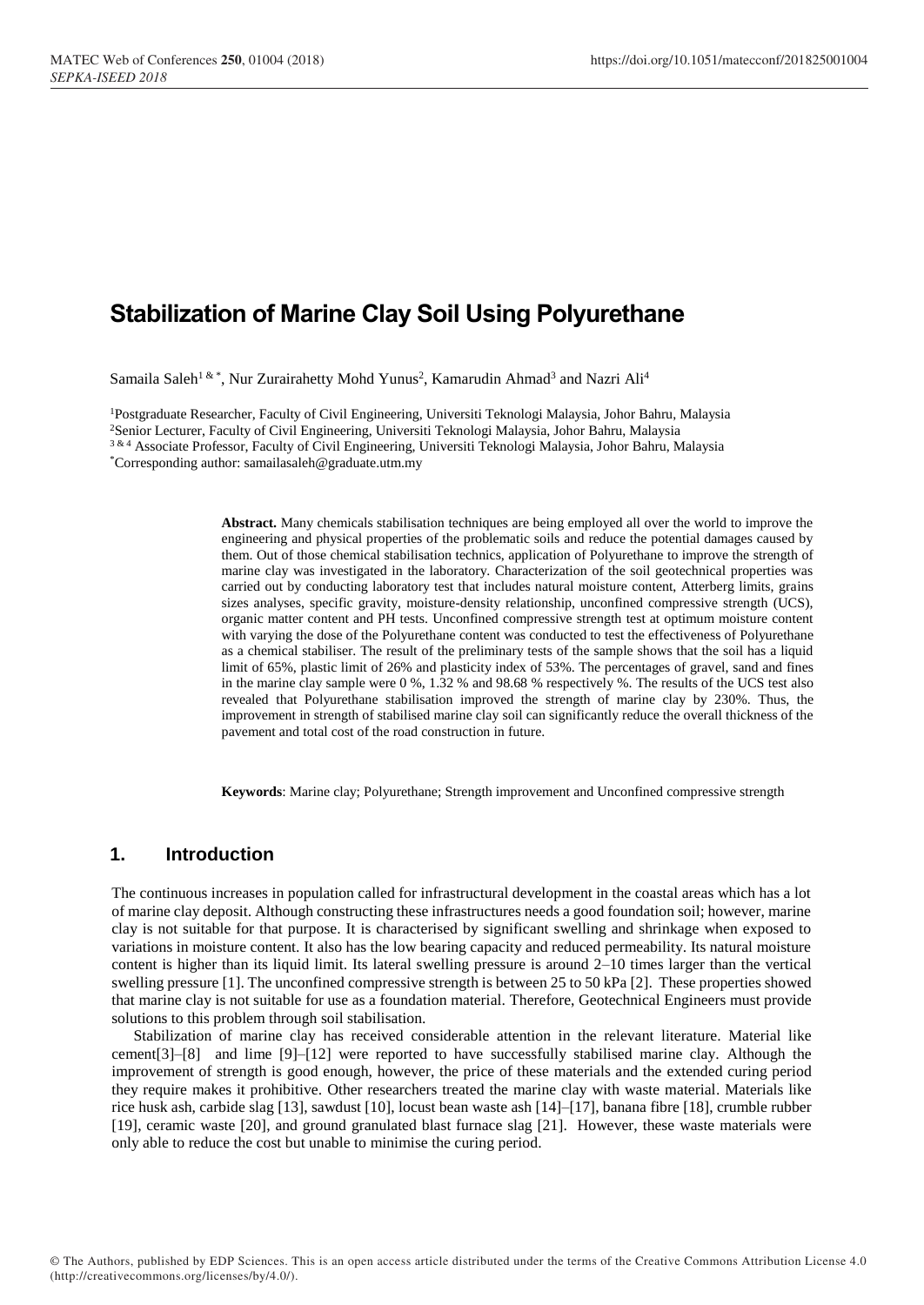Therefore, another option is the applications of chemicals. Inorganic materials like Sodium silicate [13], [22]– [24]; and an organic chemical like N-Methylolacrylamide, Epoxy resin, Amino plast, Phenoplast, Lignosulfonate [25], [26]. However, the rheological properties, environmental impact. toxicity and local regulations limited the use of chemicals for soil stabilisation. Nevertheless, the promising properties of Polyurethane like high strength, low viscosity and density, short gelling time and inertness chemically after hardening are encouraging and lead to this research on investigation its application to stabilise marine clay.

Previous findings showed that polyurethane has been in use for civil engineering projects in many countries like USA, China, Italy, Korea, Malaysia, Iran and many more. Application of polyurethane grout in soil nailing decrease settlement of the ground from 5.33mm to 2.002mm and from 4.71mm to 1.818mm respectively [27]. Similarly, application of the polyurethane grout as micro piles modify the dynamic response of the ground [28], [29]. Injecting Polyurethane foam into the pavement subgrade improved the strength, stiffness and bearing resistance of the pavement [30]–[32]. Furthermore, [28] and [33] recommended Polyurethane grout for remedial action during Tunneling. However, there is no report of application polyurethane to stabilise marine clay. Therefore, this paper intend to report the laboratory investigation of the application of Polyurethane chemical for stabilisation of marine clay.

Polyurethane is a polymer material that is synthesis by the chemical reaction between the diisocyanate and a polyol to produce the urethane which is the repeating unit in Polyurethane[31], [34]–[36]. The properties of Polyurethane depend mainly on the type of Isocyanate, polyol and additives used in its synthesis process [37]. Polyurethane is now used globally as a construction material [35], [38], [39].

#### **2. Materials and specimen preparation**

The materials for this research are marine clay (soil) and rigid Polyurethane (stabiliser) shown in **Error! Reference source not found.**. A disturbed sample of marine clay was obtained from Batu Pahat in the campus of Universiti Tun Hussein Onn Malaysia (UTHM) Johor Bahru Malaysia. Backhoe excavator excavated the sample at a depth of 1.5 m. NCL Chemical & Equipment, Selangor Malaysia supplied the rigid Polyurethane. Table 1 shows the properties of the Polyurethane given by the manufacturer.

The collected marine clay sample was air dried for two weeks and then ground to smaller particles sizes as per [40] standard procedure for dry sample preparation. Then, the dried soil samples undergo a series of laboratory tests as per [41]–[43] standard procedure for the characterisation of the soils. The tests carried out for the characterisation of the marine clay are Atterberg limits tests, grain sizes analysis, moisture-density relationship, PH test, Lost of Ignition test and unconfined compressive strength (UCS) tests.

Performing unconfined compressive strength tests (UCS) on marine clay evaluated the effect of Polyurethane on marine clay properties. The marine clay mixed with optimum moisture content (OMC) and different dosage of polyurethane. The volume of Polyurethane that corresponding to 0%, 1%, 2%, 3% 4% and 5% of the bulk mass of the soil sample was added and mixed with the soil and compacted as quick as possible before the hardening of the Polyurethane and soil. The moulded and compacted soil was allowed to stay in the mould for some few minutes for the reaction of Polyurethane to complete before extruding from the mould and then tested with the UCS testing machine after 1-day curing. The 0% Polyurethane content samples were tested immediately after compaction. The tests were repeated twice in order to ensure the consistency of the results.

| <b>Properties</b>                  | Unit            | <b>Components of the Polyurethane</b> |                   |
|------------------------------------|-----------------|---------------------------------------|-------------------|
|                                    |                 | <b>Polyol</b>                         | <b>Isocyanate</b> |
| Appearance                         | $\qquad \qquad$ | Amber liquid                          | Dark brown liquid |
| Viscocity at $25^\circ c$          | mPa.s           | $260 \pm 50$                          | $185 \pm 35$      |
| Specific gravity at $25^{\circ}$ c | $\qquad \qquad$ | $1.15 \pm 0.01$                       | $1.24 \pm 0.01$   |
| mixing<br>Recommended<br>ratio     | g               | 125                                   | 140               |
| Cream time                         | sec             | $40.0 \pm 3.0$                        |                   |
| Gel time                           | sec             |                                       | $250.0 \pm 10.0$  |

**Table 1**. Properties of polyurethane specified by the manufacturer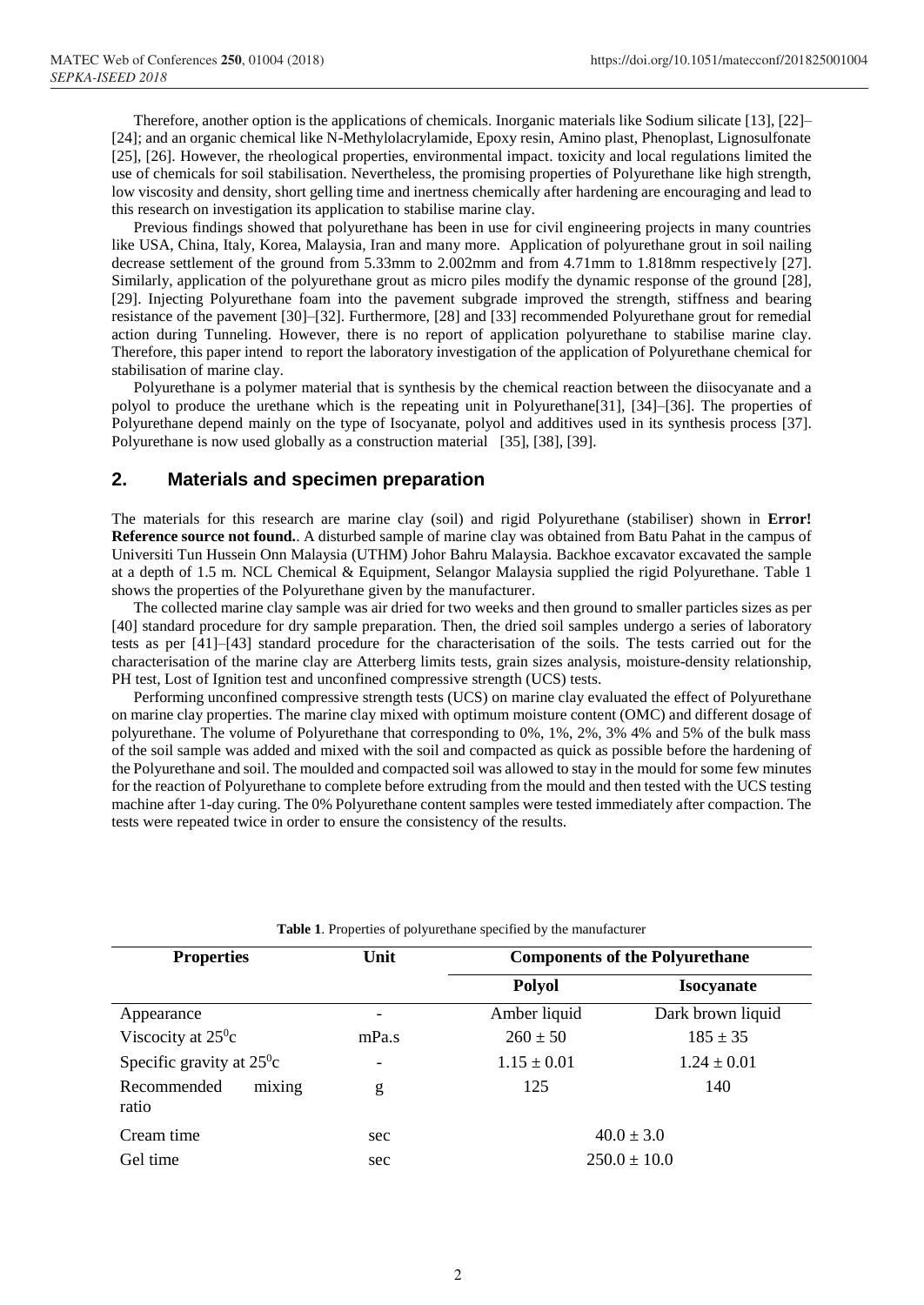J.

| Free rise density | $Kg/m^3$ | $45.0 \pm 3.0$ |  |
|-------------------|----------|----------------|--|
|                   |          |                |  |
| Demold time       | min      | >30            |  |



**Fig. 1**. Polyurethane consisting of Polyol and Isocyanate

## **3. Results and discussions**

#### **3.1. Basic Material Properties**

The untreated marine clay was characterised based on the result of tests conducted in the laboratory. Table 2 shows the results of a characteristic of the marine clay. From this result, the marine clay under review has natural moisture content of 67%, liquid limit and plastic limit of 65% and 26 % respectively. These values are similar to the properties of marine clay reported by [1], [9], [44] and slightly lower than that reported by [18]. The result of the particles sizes distribution further confirmed that the soil has a fine fraction (particles smaller than 63um) up to 98%, optimum moisture content (OMC) of 25% maximum dry density MDD of  $1440\text{Kg/m}^3$  and loss of ignition (LOI) of 8%. All these values fall within the ranges of most common marine clay soils reported by many scholars as reviewed by [2]. However, the PH value of 3.25 for this marine clay has the acidic property that is unusual as reported by [45].

|  |  | Table 2. Properties of marine clay |  |  |
|--|--|------------------------------------|--|--|
|--|--|------------------------------------|--|--|

| <b>Properties</b>        | <b>Results</b> |
|--------------------------|----------------|
| Natural moisture content | 67%            |
| Liquid limit             | 65%            |
| Plastic limit            | 26%            |
| Gravel fraction          | 0%             |
| Sand fraction            | 1.32%          |
| Fines fraction           | 98.68%         |
| OMC                      | 25%            |
| MDD                      | 3<br>1440kg/m  |
|                          |                |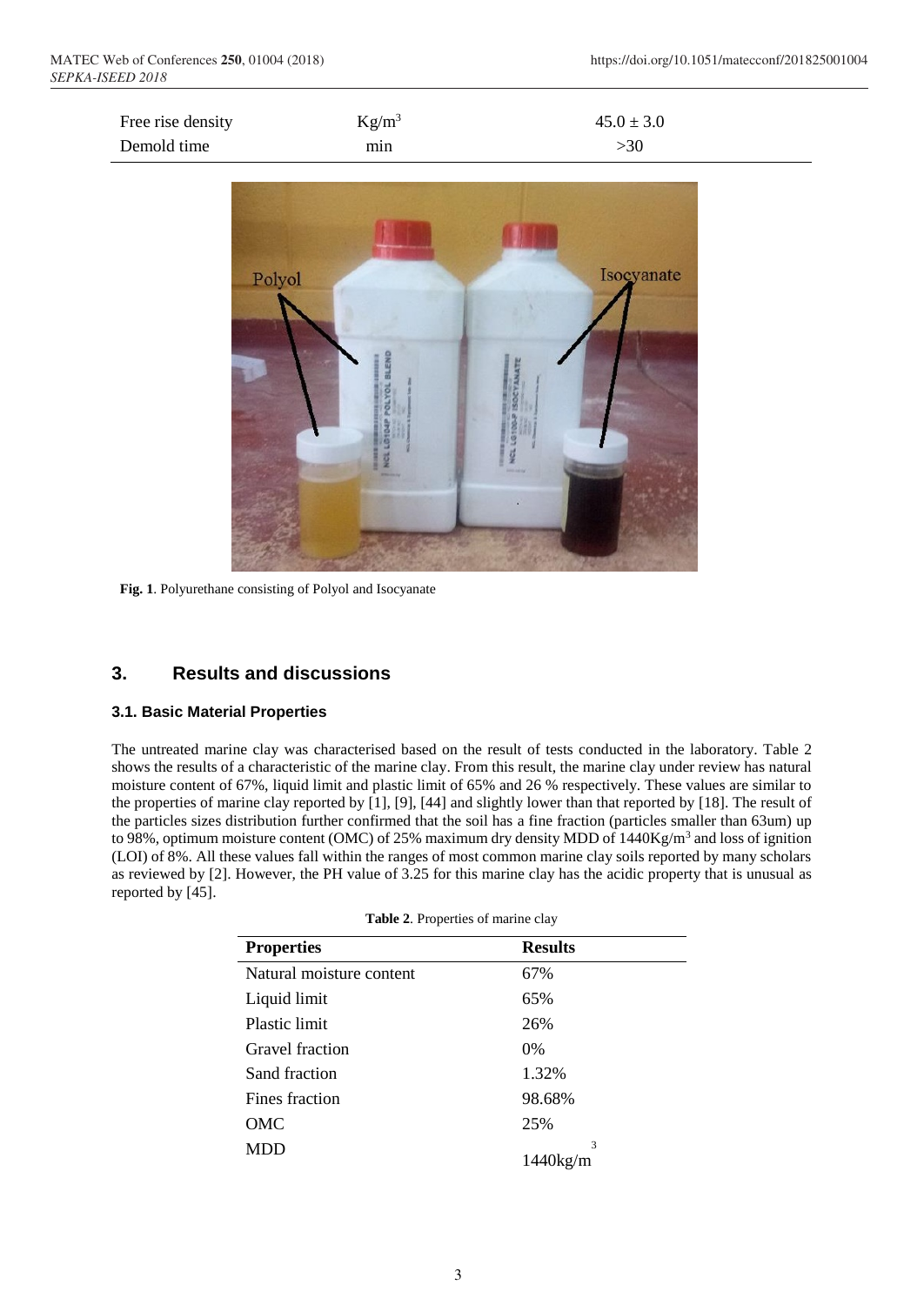| PH  | 3.25 |
|-----|------|
| LOI | 8%   |

#### **3.2. Effect of Polyurethane on the properties of marine clay**

Table 3**Error! Reference source not found.** and Fig. 2. UCS test result of marine clay at varying dose of Polyurethane. The result shows the effect of Polyurethane on the shear strength parameters of marine clay. The result revealed that 5% of Polyurethane improved the shear strength of the marine clay from 75 kpa to 250 kpa (more than 230%) improvement. This improvement of the shear strength of marine also caused the corresponding decrease in the cumulative strain of the marine clay from 5.18% to 2.92% (that correspond to more than 77% decrease) in the cumulative strain of the marine clay. This result shows that the marine clay which is not suitable in its natural condition for use as subgrade material or as foundation materials can be improved by application polyurethane as a stabiliser.

| <b>All Stages Conditions at Failure</b>   |                                                                 |                                         |                                      |
|-------------------------------------------|-----------------------------------------------------------------|-----------------------------------------|--------------------------------------|
| Polyurethane<br>content $(\% )$<br>$_{0}$ | <b>Maximum Corrected</b><br><b>Deviator Stress (kPa)</b><br>150 | <b>Cumulative Strain</b><br>(%)<br>5.18 | <b>Shear Strength</b><br>(kPa)<br>75 |
|                                           | 224                                                             | 4.09                                    | 112                                  |
| 2                                         | 110                                                             | 0.60                                    | 55                                   |
| 3                                         | 187                                                             | 1.33                                    | 94                                   |
| 4                                         | 412                                                             | 1.86                                    | 206                                  |
| 5                                         | 501                                                             | 2.92                                    | 250                                  |

**Table 3**. Result of the effect of Polyurethane on marine clay

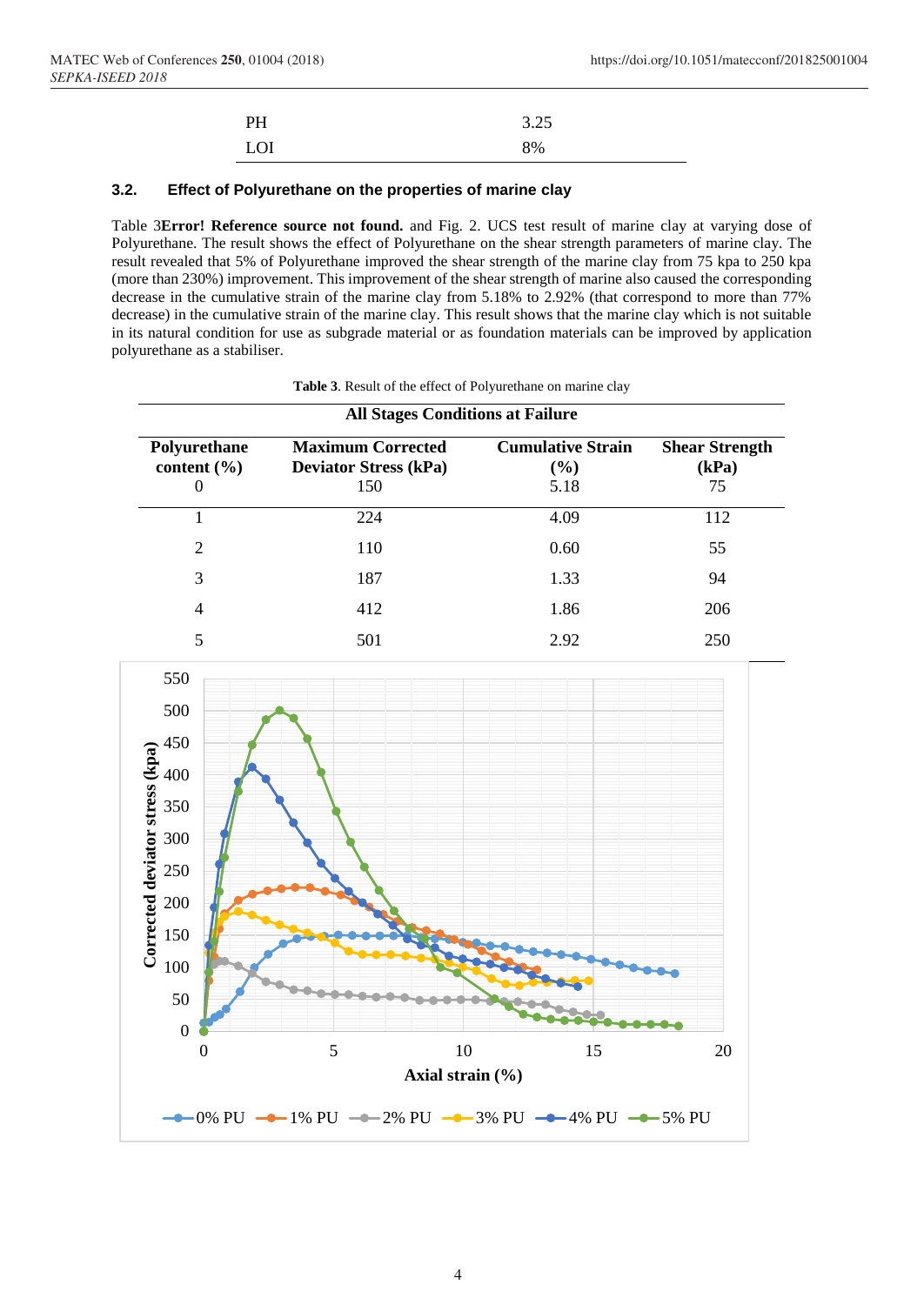**Fig. 2**. UCS test result of marine clay at varying dose of Polyurethane

From the result of Table 3. Result of the effect of Polyurethane on marine clay, initially at 0% Polyurethane(untreated soil), the deviator stress was 150kpa. Adding 1% Polyurethane into the soil causes the deviator stress to increases slightly, and a further increase in Polyurethane by 2% caused the deviator stress to drop below the initial value of deviator stress of untreated soil. However, subsequent increases of Polyurethane (3%, 4% and 5%) caused continues to increase in deviator stress of the marine clay. The fluctuation in improvement between 1%, 2% and 3% Polyurethane content is probably from the sample preparation. Likely the 2% and 3% specimen were extruded before the Polyurethane finish reaction and hardened in the mould. Moreover, that caused the specimen to be cracked, and it cannot attain the exact strength.

Furthermore, attempt to increases the Polyurethane content above 5 % proved abortive, as the mould can no longer accommodate the volume of the soil mixed with the Polyurethane. At the polyurethane content more than 5%, once the reaction of Polyurethane commences, the mixture of Polyurethane foam and soil will force its way out of the mould due to the numerous increase in the volume of Polyurethane during the reaction [46]. The Polyurethane increases in volume up to 20 times of its original volume [47]. That increase in volume can cause uplifting of a depressed section of concrete pavement to the desired level [31]. The expansion of the Polyurethane also results in demanding only a small quantity of Polyurethane, that results in the cost saving.

### **4. Conclusion and recommendations**

From the information gathered and the experimental studies conducted, the following conclusions and recommendations are made on the application of Polyurethane for stabilisation of marine clay.

#### **4.1. Conclusion**

The results of the preliminary results showed that the soil has all the attributes of marine clay such as a liquid limit of 65%, plastic limit of 26% and plasticity index of 53%, percentages of gravel, sand and fines in the sample respectively equal to 0 %, 1.32 % and 98.68 %. Compaction characteristics of the soil (OMC and MDD equal to 25% and  $1440\text{kg/m}^3$ ) respectively. A soil PH of 3.25 and LOI equal to 8%. All these confirmed that the soil is marine clay and is not suitable for construction purposes at its natural condition.

Stabilizing the marine with the polyurethane improved the shear strength of the marine clay from 75 kpa to 250 kpa it further reduces the cumulative strain of the soil from 5.18% to 2.92% which correspond to improvement by 230% increase in shear strength and 77% decrease in cumulative strain.

Utilization of Polyurethanes a stabilisation material for marine clay is technically viable mainly due to its short gelling and hardening time will make it an excellent and quick improvement method, speedy construction and handy for remedial works. The multiples increase in the volume of Polyurethane also confirmed during sample preparation Polyurethane and marine; and it will be the useful maintenance of depressed pavement, road hydraulic structures, buildings and other underground construction where standard or conventional method will be infeasible.

#### **4.2. Recommendations**

A further study is recommended on the sample preparation to determine the time limit of completing the mixing and compacting the marine clay and Polyurethane foam into the mould, and the minimum time the sample must stay in the mould before it can be extruded out.

The authors are thankful for support by the fundamental research grant (FRGS) vote no R.J130000.7822.4F885, Universiti Teknologi Malaysia, Johor Bahru, Malaysia. The first author also grateful to the support provided by the Tertiary Education Trust Fund (TETFund) of the Federal Republic of Nigeria.

#### **References**

- 1. J. Wang, L. Guo, Y. Cai, C. Xu, and C. Gu, "Strain and pore pressure development on soft marine clay in triaxial tests with a large number of cycles," *Ocean Eng.*, vol. **74**, pp. 125–132, Dec. (2013).
- 2. M. A. M. Al-Bared and A. Marto, "A Review on the Geotechnical and Engineering Characteristics of Marine Clay and the Modern Methods of Improvements," *Malaysian J. Fundam. Appl. Sci.*, vol. **13**, no. 4, pp. 825–831, (2017).
- 3. A. P. Panda and S. Narasimha Rao, "Undrained strength characteristics of an artificially cemented marine clay," *Mar. Georesources Geotechnol.*, vol. **16**, no. 4, pp. 335–353, (1998).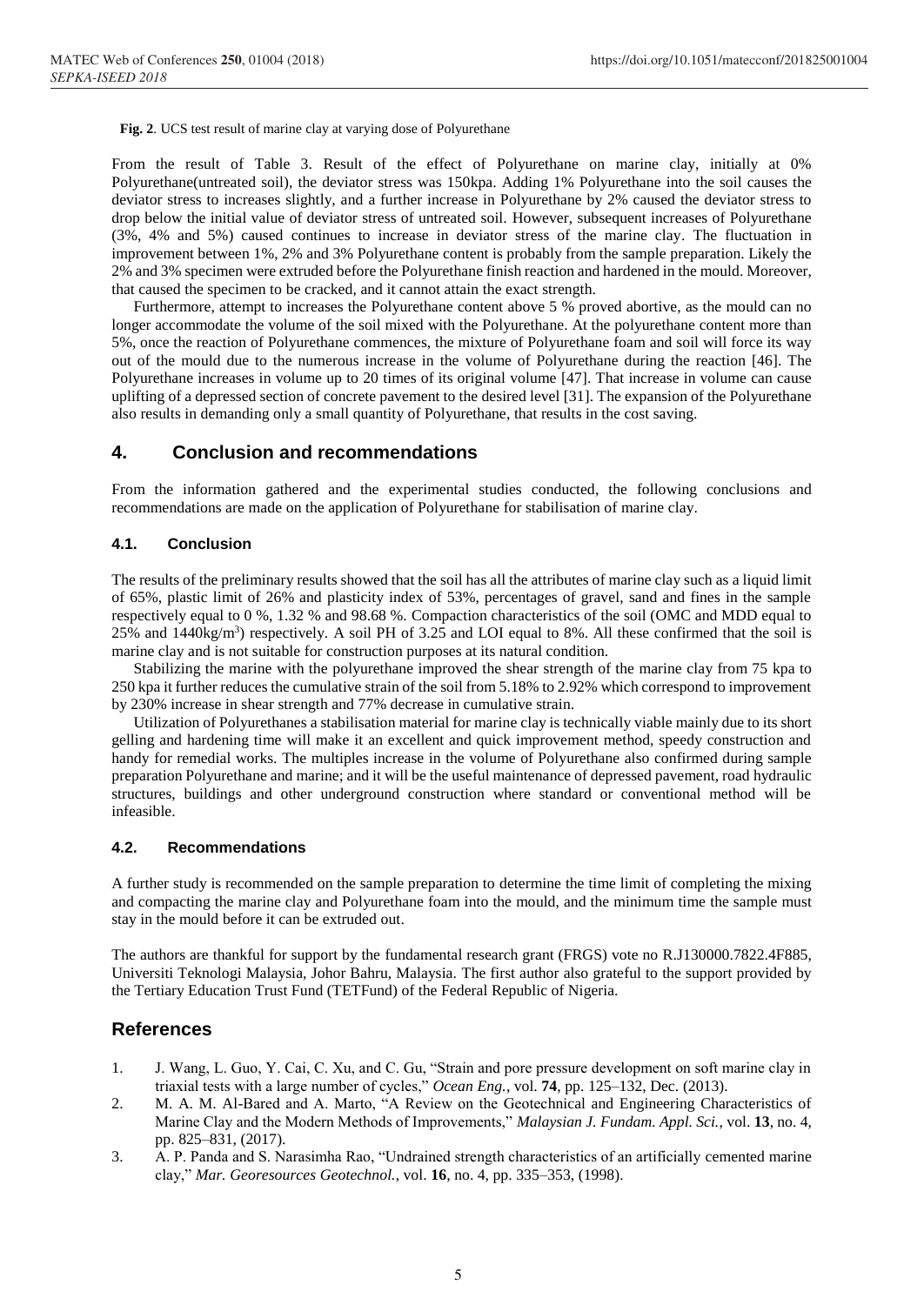- 4. G. Kang, T. Tsuchida, and A. M. R. G. Athapaththu, "Engineering behavior of cement-treated marine dredged clay during early and later stages of curing," *Eng. Geol.*, vol. **209**, pp. 163–174, Jul. (2016).
- 5. H. W. Xiao, F. H. Lee, and K. G. Chin, "Yielding of cement-treated marine clay," *Soils Found.*, vol. **54**, no. 3, pp. 488–501, (2014).
- 6. G. o. Kang, T. Tsuchida, and Y. sang Kim, "Strength and stiffness of cement-treated marine dredged clay at various curing stages," *Constr. Build. Mater.*, vol. **132**, pp. 71–84, (2017).
- 7. H. W. Xiao and F. H. Lee, "Curing Time Effect on Behavior of Cement Treated Marine Clay," vol. **2**, no. 7, pp. 144–151, (2008).
- 8. S. Sasanian and T. A. Newson, "Basic parameters governing the behaviour of cement-treated clays," *Soils Found.*, vol. **54**, no. 2, pp. 209–224, (2014).
- 9. N. Z. Mohd. Yunus *et al.*, "Performance of lime-treated marine clay on strength and compressibility chracteristics," *Int. J. GEOMATE*, vol. **8**, no. 2, pp. 1232–1238, (2015).
- 10. D. Rao, P. Pranav, and V. Ganja, "A Laboratory Study on the Lime and Sawdust Treated Marine Clay Sub Grade Flexible Pavement under Cyclic Pressure," *Int. J. Eng. Innov. Technol.*, vol. **2**, no. 4, pp. 207–210,  $(2012)$
- 11. D. K. Rao, V. Ganja, P. R. T. Pranav, and R. H. Ash, "A Laboratory Study of Cyclic Plate Load Test on Lime and Rice Husk Ash Treated Marine Clay Subgrade Flexible Pavements," vol. **2**, pp. 4465–4469, (2012).
- 12. G. Rajasekaran and S. N. Rao, "Effect of Pollutants on the Physical and Engineering Behavior of Lime-Treated Marine Clay," *Mar. Georesources Geotechnol.*, vol. **19**, no. 1, pp. 17–35, Jan. (2001).
- 13. C. Phetchuay, S. Horpibulsuk, A. Arulrajah, C. Suksiripattanapong, and A. Udomchai, "Strength development in soft marine clay stabilized by fly ash and calcium carbide residue based geopolymer," *Appl. Clay Sci.*, vol. **127**, no. 128, pp. 134–142, (2016).
- 14. S. Saleh, "Micro Level Analysis of Weak Soils Stabilized with Locust Bean Waste Ash ( LBWA )," *Int. J. Civ. Eng. Constr. Sci.*, vol. **2**, no. 2, pp. 9–15, (2015).
- 15. S. Saleh and S. Srividhya, "Stabilization of Weak Soils using Locust Bean," *Int. J. Res. Eng. Sci. Technol.*, vol. **1**, no. 3, pp. 1–6, (2015).
- 16. J. E. Sani, A. O. Eberemu, T. S. Ijimdiya, and K. J. Osinubi, "Effect of Locust Bean Waste Ash on the Strength Properties of Black Cotton Soil Using Cement Kiln Dust as an Activator," in *Department of Civil Engineering, Ahmadu Bello University, Zaria*, no. 1, pp. 249–257, (2014).
- 17. S. Saleh, "Improving the Strength of Subgrade Soils using Locust Bean Waste Ash (LBWA)," *J. Civ. Eng. Environ. Technol.*, vol. **3**, no. 2, pp. 180–184, (2016).
- 18. S. Teresa and J. Annie, "Study on the Effects of Marine Clay Stabilized with Banana Fibre," *Int. J. Sci. Eng. Res.*, vol. **4**, no. 3, pp. 2347–3878, (2014).
- 19. P. T. Ravichandran, A. S. Prasad, K. D. Krishnan, and P. R. K. Rajkumar, "Effect of Addition of Waste Tyre Crumb Rubber on Weak Soil Stabilisation," *Indian J. Sci. Technol.*, vol. **9**, no. 5, (2016).
- 20. A. Upadhyay and S. Kaur, "Review on Soil Stabilization Using Ceramic Waste," *Int. Res. J. Eng. Technol.*, vol. **03**, no. 07, pp. 1748–1750, (2016).
- 21. Y. Yi, L. Gu, and S. Liu, "Microstructural and Mechanical Properties of Marine Soft Clay Stabilized by Lime-Activated Ground Granulated Blast Furnace Slag," *Appl. Clay Sci.*, vol. **103**, pp. 71–76, Jan. (2015).
- 22. P. Faizal, M. Aminaton, M. Y. N. Zurairahetty, A. T. S. Azhar, and T. C. Soon, "Effect of Sodium Silicate as Liquid Based Stabilizer on Shear Strength of Marine Clay," *J. Teknol.*, vol. **76**, no. 2, pp. 45–50, (2015).
- 23. Z. Yang, X. Zhang, X. Liu, X. Guan, C. Zhang, and Y. Niu, "Flexible and stretchable polyurethane/waterglass grouting material," *Constr. Build. Mater.*, vol. **138**, pp. 240–246, May (2017).
- 24. D. F. Grouting, "Grouting Materials," in *Dam Foundation Grouting*, Reston, VA: American Society of Civil Engineers, pp. 87–136, (2007).
- 25. E. A. Vik *et al.*, "Experiences from environmental risk management of chemical grouting agents used during construction of the Romeriksporten Tunnel," *Tunn. Undergr. Sp. Technol.*, vol. **15**, no. 4, pp. 369– 378, (2000).
- 26. S. Kazemian, B. B. K. Huat, A. Prasad, and M. Barghchi, "A review of stabilization of soft soils by injection of chemical grouting," *J. Appl. Sci. Res.*, vol. **6**, no. 12, pp. 5862–5868, (2010).
- 27. B. Chun, D. S. Ryu, C. Shin, G. Im, J. Choi, and H. Lim, "The Performance of Polyurethane Injection Method with Soil Nailing System for Ground Reinforcement," in *Ground improvement geosystems ICE Publishing*, pp. 445–451, (1997).
- 28. R. Valentino and D. Stevanoni, "Behaviour of reinforced polyurethane resin micropiles," in *Institution of Civil Engineers, Geotechnical Engineering 169*, vol. **169**, no. GE2, pp. 187–200, (2016).
- 29. M. Bayati and J. Khademi Hamidi, "A case study on TBM tunnelling in fault zones and lessons learned from ground improvement," *Tunn. Undergr. Sp. Technol.*, vol. **63**, pp. 162–170, (2017).
- 30. L. Priddy, S. Jersey, and C. Reese, "Full-Scale Field Testing for Injected Foam Stabilization of Portland Cement Concrete Repairs," *Transp. Res. Rec. J. Transp. Res. Board*, vol. **2155**, no. 1, pp. 24–33, Dec.